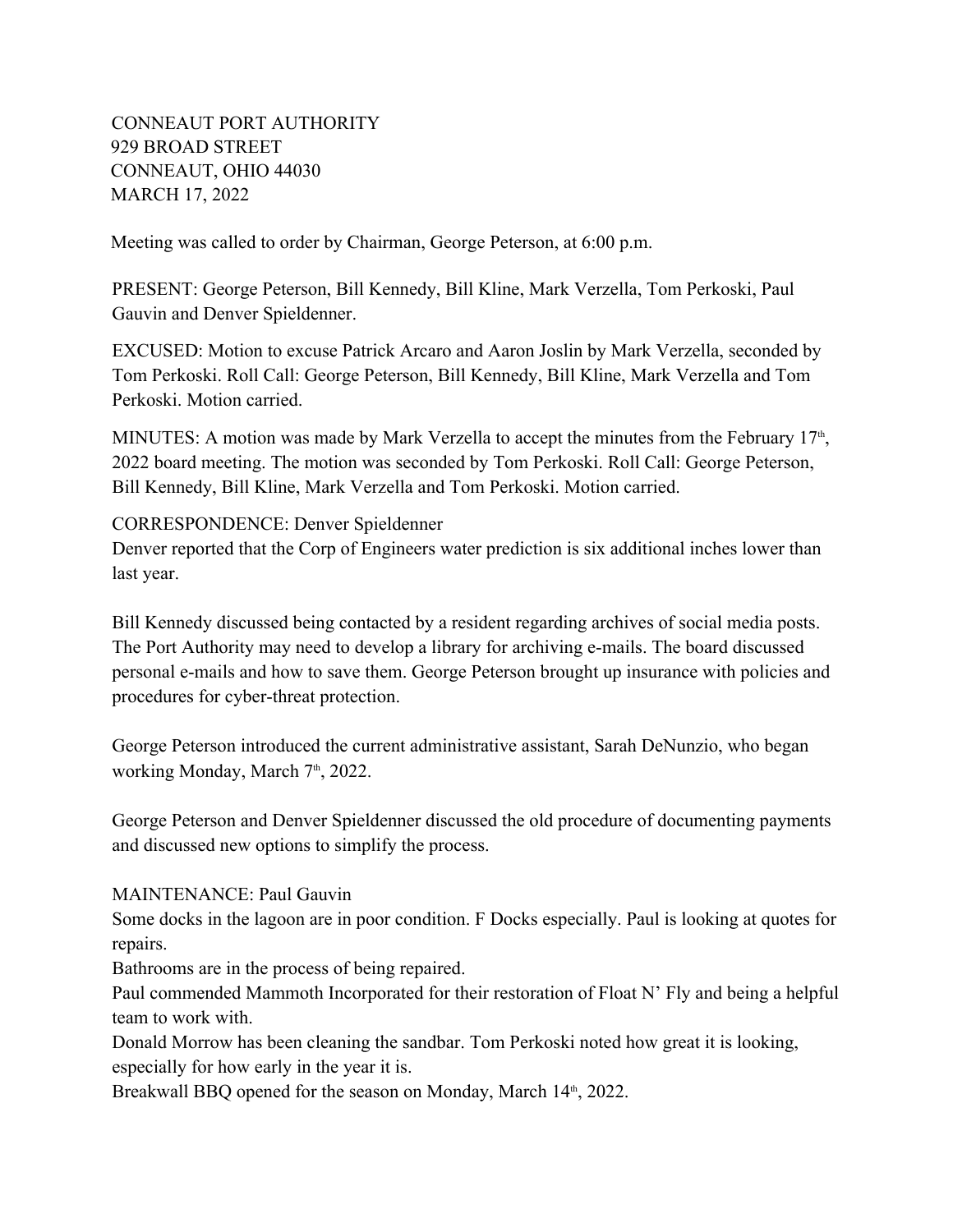A slide was removed from Dean Avenue Park due to safety concerns. George Peterson noted that there is a \$25,000 insurance policy on playground equipment.

DOCKS: Denver Spieldenner

There are 163 rented docks in the Lagoon. 12 of those are jet ski docks.

There are 81 rented docks in Port Conneaut Marina. 24 of those are jet ski docks.

There are 11 open docks.

Many boaters do not want to be on B dock due to lack of stability.

Denver received a quote for replacement, the cost is around \$100,000.

The board may need to develop a new plan for boaters refusing docks based on location and

what that means in terms of their spot on the wait list.

We are currently \$22,000 behind last year.

## FINANCIAL: George Peterson

Bill Kline inquired about alternative credit card options. Possibly a small business visa.

\$200 in launch ramp cash petty cash used to make change.

Ticket numbers at launch ramp need to be recorded to account for every ticket and payments coming in. The attendant will turn in cash and tickets to the office.

Notes payable as of last year were \$450,000. They are coming down.

Mark Verzella inquired about the seaweed control prices to see if more funds should be allocated towards that.

Bill Kennedy inquired about the attorney fees used regarding the lease agreement with Cloven Hoof Brewery that fell through.

Receipt line items do not match up with funds on hand by \$1,030. Babs Legeza will investigate the reasoning behind this.

There was a reimbursement of \$450 to a deceased dock holder's wife.

A new financial category has been created for Fireworks funds.

The donors will be acknowledged through the press.

117 letters have been sent to individuals and businesses in the area regarding sponsorships.

George Peterson said that space will be offered to vendors for the display.

George Peterson contacted Corpus Christi Parish about having their beer wagon open at the fireworks display.

A motion was made by Bill Kennedy to accept the financial report.

The motion was seconded by Bill Kline.

Roll call: George Peterson, Bill Kennedy, Bill Kline, Mark Verzella and Tom Perkoski. Motion carried.

A motion was made by Mark Verzella to ratify payment of the current bills.

The motion was seconded by Tom Perkoski.